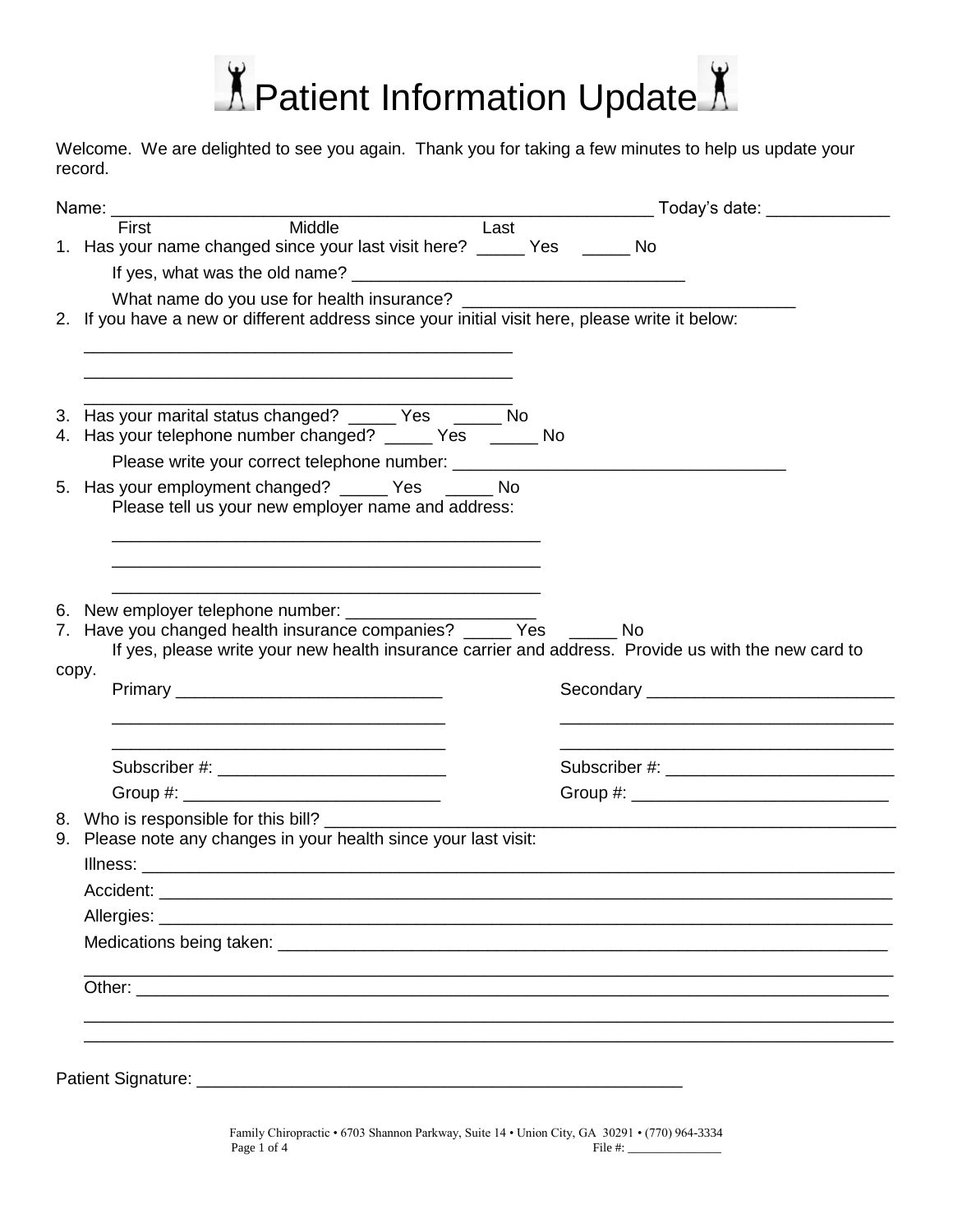$\sqrt{\phantom{a}}$  Check each of your health problems. **HEAD PROBLEMS** □ 1. Headaches or Migraines □ 2. TMJ (jaw) Pain/Clicking **SPINAL PROBLEMS** □ 3. Neck □ Pain □ Stiffness □ 4. Upper Shoulder (trapezius) Pain □ 5. Upper Back (Shoulder blades) Pain □ 6. Middle Back □ Pain □ Stiffness □ 7. Low Back □ Pain □ Stiffness □ 8. Pelvis/Buttock Pain **UPPER EXTREMITY (ARM) PROBLEMS** □ 9. Shoulder Joint Pain □ 10. Elbow Joint Pain □ 11. Wrist Pain □ 12. Hand □Pain □Numbness □Tingling □ 13. Arm □ Pain □Numbness □Tingling **LOWER EXTREMITY (LEG) PROBLEMS** □ 14. Hip Joint Pain □ 15. Knee Joint Pain □ 16. Ankle Joint Pain □ 17. Foot □ Pain □Numbness □Tingling □ 18. Leg □ Pain □Numbness □Tingling **CHEST, ABDOMINAL OR PELVIC PROBLEMS**  $\Box$  19. Chest Pain/ Symptoms □ 20. Abdominal Pain/ Symptoms □ 21. Pelvic Pain/ Symptoms √ Check which side of your body it is located. WHICH SIDE? □ Left □ Both □ Right □ Left □ Both □ Right WHICH SIDE? □ Left □ Both □ Right □ Left □ Both □ Right □ Left □ Both □ Right □ Left □ Both □ Right □ Left □ Both □ Right □ Left □ Both □ Right WHICH SIDE? □ Left □ Both □ Right □ Left □ Both □ Right □ Left □ Both □ Right □ Left □ Both □ Right □ Left □ Both □ Right WHICH SIDE? □ Left □ Both □ Right □ Left □ Both □ Right □ Left □ Both □ Right □ Left □ Both □ Right □ Left □ Both □ Right WHICH SIDE? □ Left □ Both □ Right □ Left □ Both □ Right □ Left □ Both □ Right At its worst, how severe is your health problem? (10 is the most severe) *Circle the number.* MILD MODERATE SEVERE 0 1 2 3 4 5 6 7 8 9 10 0 1 2 3 4 5 6 7 8 9 10 MILD MODERATE SEVERE 0 1 2 3 4 5 6 7 8 9 10 0 1 2 3 4 5 6 7 8 9 10 0 1 2 3 4 5 6 7 8 9 10 0 1 2 3 4 5 6 7 8 9 10 0 1 2 3 4 5 6 7 8 9 10 0 1 2 3 4 5 6 7 8 9 10 MILD MODERATE SEVERE 0 1 2 3 4 5 6 7 8 9 10 0 1 2 3 4 5 6 7 8 9 10 0 1 2 3 4 5 6 7 8 9 10 0 1 2 3 4 5 6 7 8 9 10 0 1 2 3 4 5 6 7 8 9 10 MILD MODERATE SEVERE 0 1 2 3 4 5 6 7 8 9 10 0 1 2 3 4 5 6 7 8 9 10 0 1 2 3 4 5 6 7 8 9 10 0 1 2 3 4 5 6 7 8 9 10 0 1 2 3 4 5 6 7 8 9 10 MILD MODERATE SEVERE 0 1 2 3 4 5 6 7 8 9 10 0 1 2 3 4 5 6 7 8 9 10 0 1 2 3 4 5 6 7 8 9 10 What percentage of your waking day do you feel your health problems? (100% is constant) OCCASIONAL CONSTANT 0% 25% 50% 75% 100% 0% 25% 50% 75% 100% OCCASIONAL CONSTANT 0% 25% 50% 75% 100% 0% 25% 50% 75% 100% 0% 25% 50% 75% 100% 0% 25% 50% 75% 100% 0% 25% 50% 75% 100% 0% 25% 50% 75% 100%<br>Occasional Constant OCCASIONAL CONSTANT<br>0% 25% 50% 75% 100% 0% 25% 50% 0% 25% 50% 75% 100% 0% 25% 50% 75% 100% 0% 25% 50% 75% 100% 0% 25% 50% 75% 100% **OCCASIONAL** 0% 25% 50% 75% 100% 0% 25% 50% 75% 100% 0% 25% 50% 75% 100% 0% 25% 50% 75% 100% 0% 25% 50% 75% 100% OCCASIONAL CONSTANT<sub>0%</sub> 25% 50% 75% 100%  $0\%$  25% 50% 0% 25% 50% 75% 100% 0% 25% 50% 75% 100% Answer the following questions regarding your health problems: Which health problem concerns you the most? Describe your health problem: □ sharp □ dull ache □ burning □ radiating/spreading □ throbbing □ pinching □ twinge Explain: \_\_\_\_\_\_\_\_\_\_\_\_\_\_\_\_\_\_\_\_\_\_\_\_\_\_\_\_\_\_\_\_\_\_\_\_\_\_\_\_\_\_\_\_\_\_\_\_\_\_\_\_\_\_\_\_\_\_\_\_\_\_\_\_\_\_\_\_\_\_\_\_\_\_\_\_\_\_\_\_\_\_\_\_\_\_\_\_\_\_ How many days out of the week do you experience you health problem?  $\Box$  daily  $\Box$  6  $\Box$  5  $\Box$  4  $\Box$  3  $\Box$  2  $\Box$  1 day (s) What time of the day is your health problem the worst? □ morning □ afternoon □ evening □ sleeping □ all day □ varies How long have you been experiencing your health problem?  $\square$  day(s)  $\square$  week(s)  $\square$  month(s)  $\square$  year(s) Have you experienced your current health problem in the past? □ No □ Yes, the last time was \_\_\_\_\_\_\_\_\_\_\_\_\_\_\_\_\_ ago. What do you feel caused your health problem? □ I don't know □ injury □ auto accident □ stress □ developed over time Explain: \_\_\_\_\_\_\_\_\_\_\_\_\_\_\_\_\_\_\_\_\_\_\_\_\_\_\_\_\_\_\_\_\_\_\_\_\_\_\_\_\_\_\_\_\_\_\_\_\_\_\_\_\_\_\_\_\_\_\_\_\_\_\_\_\_\_\_\_\_\_\_\_\_\_\_\_\_\_\_\_\_\_\_\_\_\_\_\_\_\_ What aggravates or makes you health problem worse? What relieves or makes your health problems better? Who have you seen previously for this health problem?  $\Box$  No one  $\Box$  Chiropractor  $\Box$  Medical  $\Box$  Physical Therapist What treatment did you receive? Which of the following activities of daily life are being adversely affected by your current health problem? □ Bending over □ Driving Car □ Household chores □ Reaching overhead □ Staying asleep

| — — <del>— … … "</del> — — |  |  |
|----------------------------|--|--|
| □ Caring for family        |  |  |

| $\Box$ Climbing stairs |
|------------------------|
| $\Box$ Concentrating   |

|  |  |  | □ Dressing sel |  |
|--|--|--|----------------|--|

| ıg | - - - - - -<br>$\Box$ Getting to sleep |
|----|----------------------------------------|
|    | $\Box$ Grocery shopping                |

□ Exercising

□ Getting in/out of car

| Patient Sig |        |
|-------------|--------|
| Signature:  | . )ate |
| .           |        |

Family Chiropractic • 6703 Shannon Parkway, Suite 14 • Union City, GA 30291 • (770) 964-3334 Page 2 of 4

□ Lifting objects □ Looking over shoulder □ Making love  $\square$  Lying down

□ Rising out of chair / bed □ Showering or bathing

□ Using a computer

□ Walking □ Participating in yardwork

□ Sitting □ Standing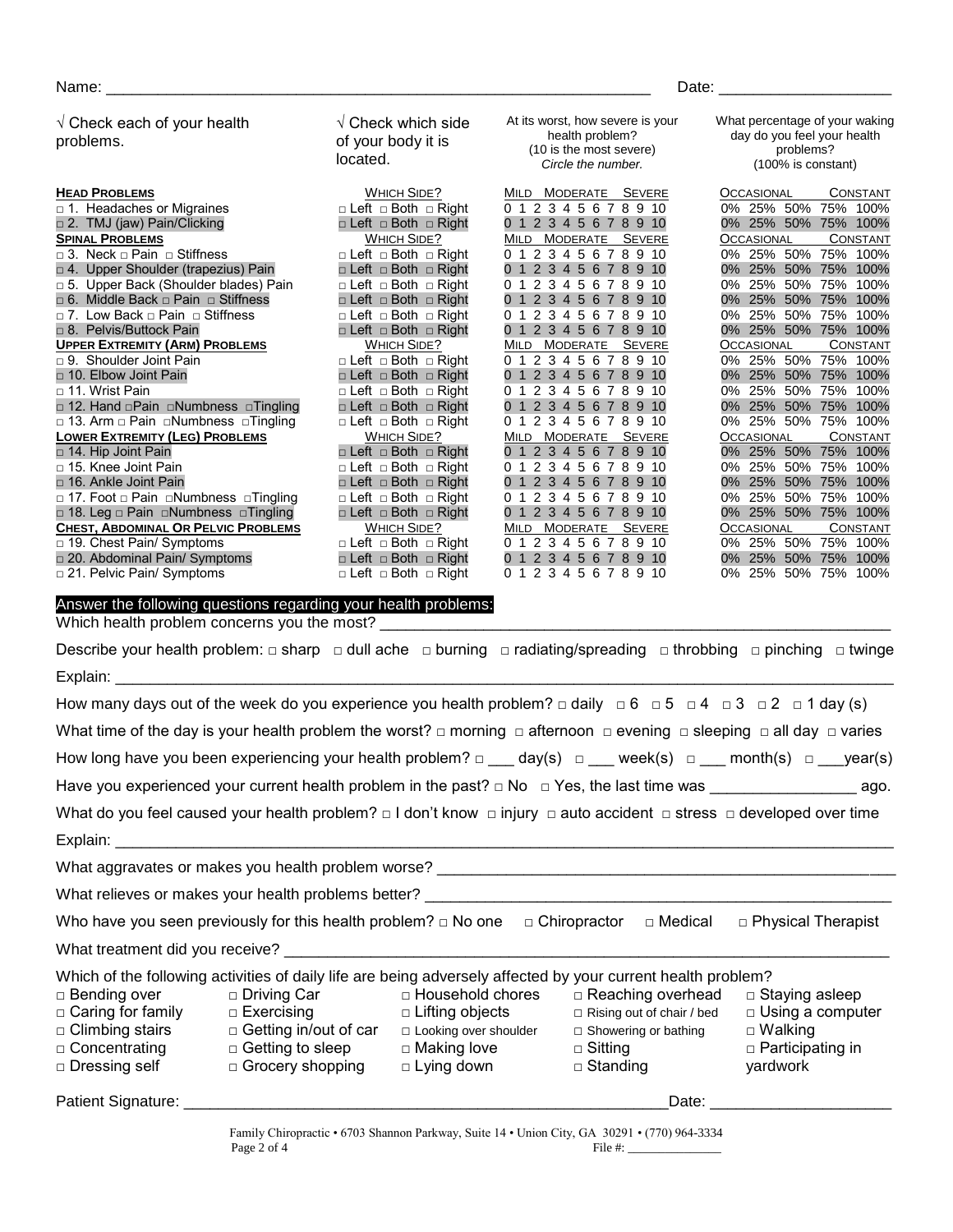This questionnaire will give Family Chiropractic information about how your **BACK** condition affects your everyday life.

Please answer every section by marking the one statement that applies to you. If two or more statements in one section apply, please mark the ONE statement that most closely describes your problem. Circle the number that corresponds to your answer.

### **PLEASE ANSWER THESE QUESTIONS SPECIFIC TO YOUR BACK.**

### **PAIN INTENSITY** 0 The pain comes

- The pain comes and goes and is very mild.
- The pain is mild and does not vary much.
- The pain comes and goes and is moderate.
- The pain is moderate and does not vary much.
- The pain comes and goes and is very severe.
- The pain is very severe and does not vary much.

### **PERSONAL CARE**

- I would not have to change my way of washing or dressing in order to avoid pain.
- I do not normally change my way of washing or dressing even though it causes some pain.
- Washing and dressing increases the pain, but I manage not to change my way of doing it.
- Washing and dressing increases the pain and I find it necessary to change my way of doing it.
- Because of the pain, I am unable to do some washing and dressing without help.
- Because of the pain, I am unable to do any washing and dressing without help.

#### **LIFTING**

- I can lift heavy weights without extra pain.
- I can lift heavy weights but it causes extra pain.
- Pain prevents me from lifting heavy weights off the floor, but I can if they are in convenient places (e.g. on a table).
- Pain prevents me from lifting heavy weights off the floor.
- Pain prevents me from lifting heavy weights, but I can manage
- medium weights if they are conveniently positioned. I can only lift very light weights at the most.

# **WALKING**<br>0 **Lhave** no

- I have no pain while walking.
- I have some pain while walking but it doesn't increase with distance.
- I cannot walk more than 1 mile without increasing pain.
- I cannot walk more than ½ mile without increasing pain.
- I cannot walk more than ¼ mile without increasing pain.
- I cannot walk at all without increasing pain.

# **SITTING**

- I can sit in any chair as long as I like.
- I can only sit in my favorite chair as long as I like.
- Pain prevents me from sitting more than 1 hour.
- Pain prevents me from sitting more than ½ hour.
- Pain prevents me from sitting more than 10 minutes.
- I avoid sitting because it increases my pain right away.

#### **STANDING**

- I can stand as long as I want without extra pain.
- I have some pain while standing, but it does not increase with time.
- I cannot stand for longer than 1 hour without increasing pain.
- I cannot stand for longer than ½ hour without increasing pain.
- I cannot stand for longer than 10 minutes without increasing pain.
- I avoid standing because it increases the pain right away.

#### **SLEEPING**

- I get no pain in bed.
- I get pain in bed but it does not prevent me from sleeping well.
- Because of pain my normal sleep is reduced by less than 25%.
- Because of pain my normal sleep is reduced by less than 50%.
- Because of pain my normal sleep is reduced by less than 75%.
- Pain prevents me from sleeping at all.

### **SOCIAL LIFE**

- My social life is normal and gives me no extra pain.
- My social life is normal but increases the degree of pain.
- Pain has no significant affect on my social life apart from limiting my more energetic interests (e.g. dancing, etc).
- Pain has restricted my social life and I do not go out as often.
- Pain has restricted my social life to my home.
- I have hardly any social life because of pain.

#### **TRAVELING**

- 0 I get no pain while traveling.
- I get some pain while traveling, but none of my usual forms of travel makes it any worse.
- 2 I get extra pain while traveling but it does not compel me to seek alternative forms of travel.
- I get extra pain while traveling, which compels me to seek alternate forms of travel.
- Pain restricts all forms of travel.
- Pain restricts all forms of travel except that done while lying down.

### **CHANGING DEGREE OF PAIN**

- My pain is rapidly getting better.
- My pain fluctuates, but is definitely getting better.
- My pain seems to be getting better but improvement is slow at present.
- My pain is neither getting better nor worse.
- My pain is gradually worsening.
- My pain is rapidly worsening.